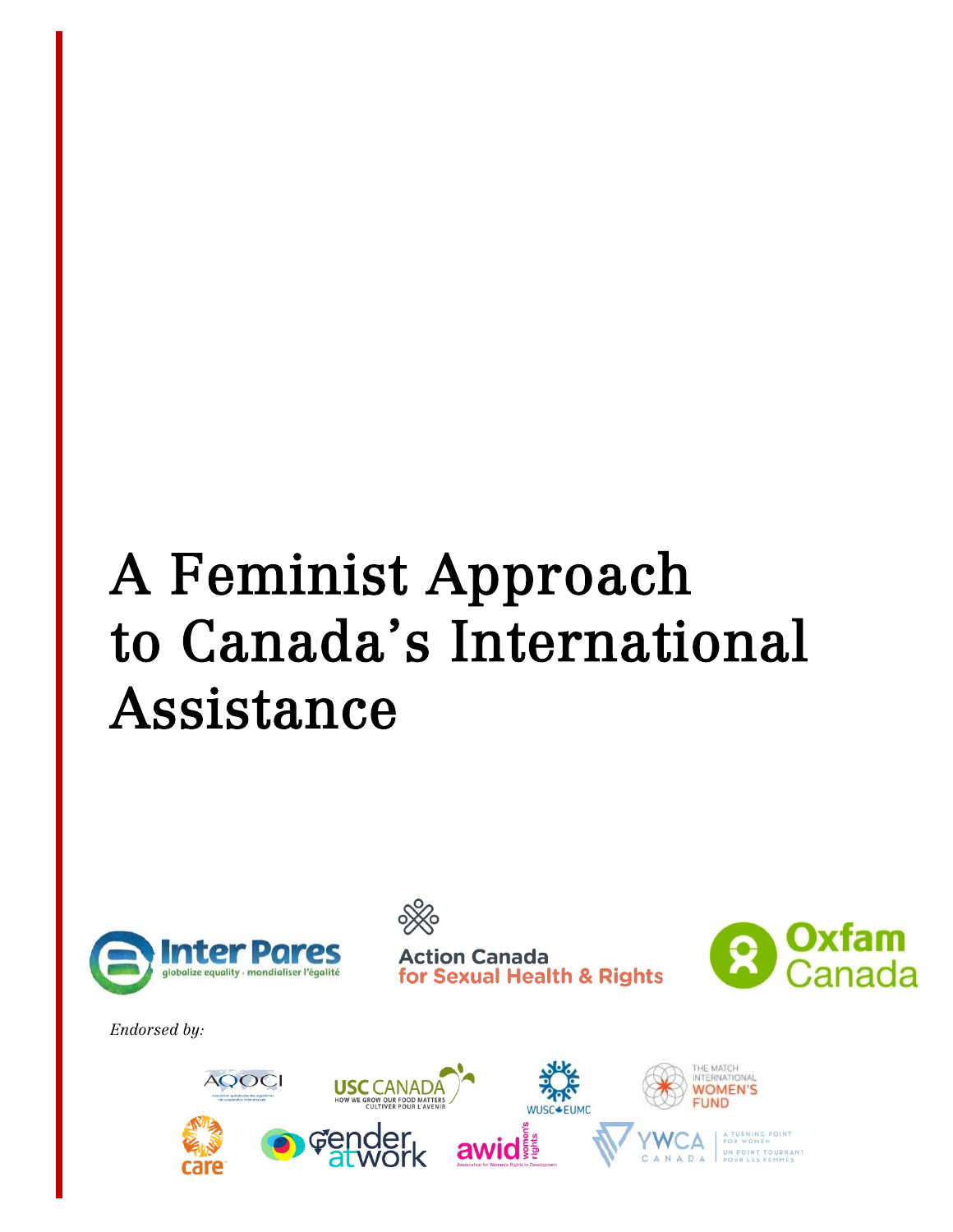## A Feminist Approach

## to Canada's International Assistance

*A written submission to the International Assistance Review written by Action Canada for Sexual Health and Rights, Oxfam Canada and Inter Pares; endorsed by these organizations and AQOCI, AWID, CARE Canada, Gender at Work, USC Canada, the YWCA, WUSC and The MATCH International Women's Fund.*

## Executive Summary

On July 5<sup>th</sup>, 20[1](#page-1-0)6, the Women's Rights Policy Group<sup>1</sup> brought together 50 civil society and government representatives for a full-day dialogue. Its goals were to develop a common understanding of feminist approaches to international assistance, to assess the challenges, gaps and opportunities in Global Affairs Canada's approach, and to develop a set of practical recommendations for implementing a feminist approach. The recommendations presented in this brief are informed by that dialogue, and by the authors' longstanding experiences with feminist policy and programming.

Key recommendations include:

- 1. Begin all international assistance decision making with the fundamental question: how does this initiative address power and structural barriers to gender equality? Develop mechanisms to ensure the application of a feminist approach is a necessary criterion for all international assistance.
- 2. Ensure that 20 percent of all aid investments have as their principal focus advancing women's rights, women's empowerment and gender equality. As part of this, dedicate \$100 million annually towards an explicit fund for long-term predictable support for feminist and women's rights organizations and movements.
- 3. Create a standalone thematic pillar that would operationalize feminist principles through targeted women's rights and gender equality programming.
- 4. Mainstream gender equality objectives throughout all policy and programs, with a commitment to ensure that all international development and humanitarian programming has at least one well-resourced intermediate level outcome that specifically addresses structural gender inequalities.

 $\overline{\phantom{a}}$ 

 $\overline{\phantom{0}}$ 

<span id="page-1-0"></span><sup>&</sup>lt;sup>1</sup> A working group of about forty Canadian NGOs (and some individuals) who work internationally on women's rights issues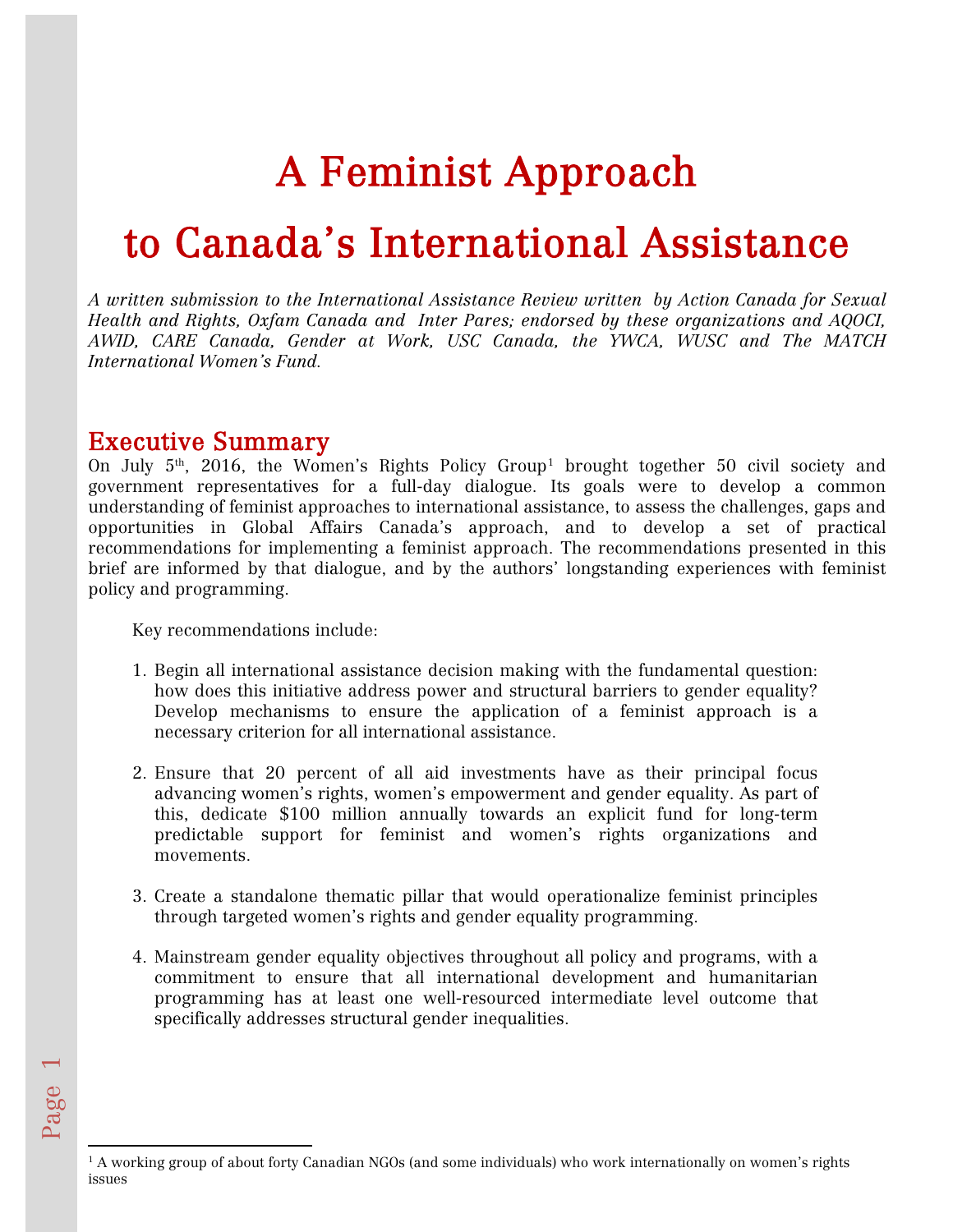Context and Rationale<br>Led by a feminist Prime Minister, and with a new commitment to a feminist approach to international assistance, Canada has an opportunity to become a global leader on women's rights and gender equality. This is a game changer.

A feminist approach is fundamentally new; it is not simply about improving upon what has been done. It's about being bold in our ambition to move the needle forward. It's about rethinking how we work and who we work with. It's about walking the talk and ensuring that our financial commitments match our level of ambition.

This will not be easy. Inequality is entrenched globally, and patriarchal systems and attitudes are the norm. A cultural shift towards equality will require significant resources and time. The approach will have its critics, but a feminist approach has the power to truly transform societies.

Integrity and coherence are fundamental to feminist work. It is therefore difficult to look at a feminist approach to international assistance in isolation from a whole-of-government approach. Canada should ultimately adopt a feminist foreign policy that underpins its efforts and activities in international assistance, foreign relations, development and trade. For the purposes of this review process, this submission will focus on international assistance.

The timing could not be better. Women's rights work is sorely underfunded worldwide – with Canada itself a below-average donor in recent years – and political backlash continues to prevent the advancement of women's rights in global policy-making. The 2030 Agenda for Sustainable Development hinges on women's empowerment as a pre-condition for ending poverty and inequality. By embracing a feminist approach, Canada can take this one step further – tackling unequal gendered power relations as a core strategy to bring about transformational change. With decisive action and investment, Canada can become a frontrunner in pioneering a feminist approach to development, joining only a small handful of other countries who have pledged to take this on.

#### Feminist Principles

Canada's feminist approach must seek to address the root causes of structural and systemic inequalities and transform systems of power, many of which are grounded in social constructions of gender and patriarchal attempts to control women's bodies and choices. Central to the implementation of a feminist approach are: intersectionality, agency and process.

Intersectionality is a framework that recognizes the multiple aspects of identity that play out in our lives and experiences, such as class or race, and that compound and exacerbate oppression and marginalization. It also challenges us to expand our understanding of gender beyond binaries (woman/man, femininity/masculinity). Adopting an intersectional approach allows us to identify and address complex contexts, and formulate strategies to best meet the needs of those intended to benefit from initiatives.

Agency is an individual or group's ability to make choices, and to transform those choices into desired outcomes. Feminist agency includes principles of autonomy, choice, empowerment and meaningful engagement. Agency allows us to recognize that individuals are experts and knowledge holders in their own right.

A feminist lens is not just about results, but process. Fundamental to feminist process are integrity, contextualization, learning, collaboration, participation, inclusivity and responsiveness.

In practice, a feminist lens must go hand in hand with a human rights-based approach to international assistance, as both frameworks position rights-holders (and their needs) at the center.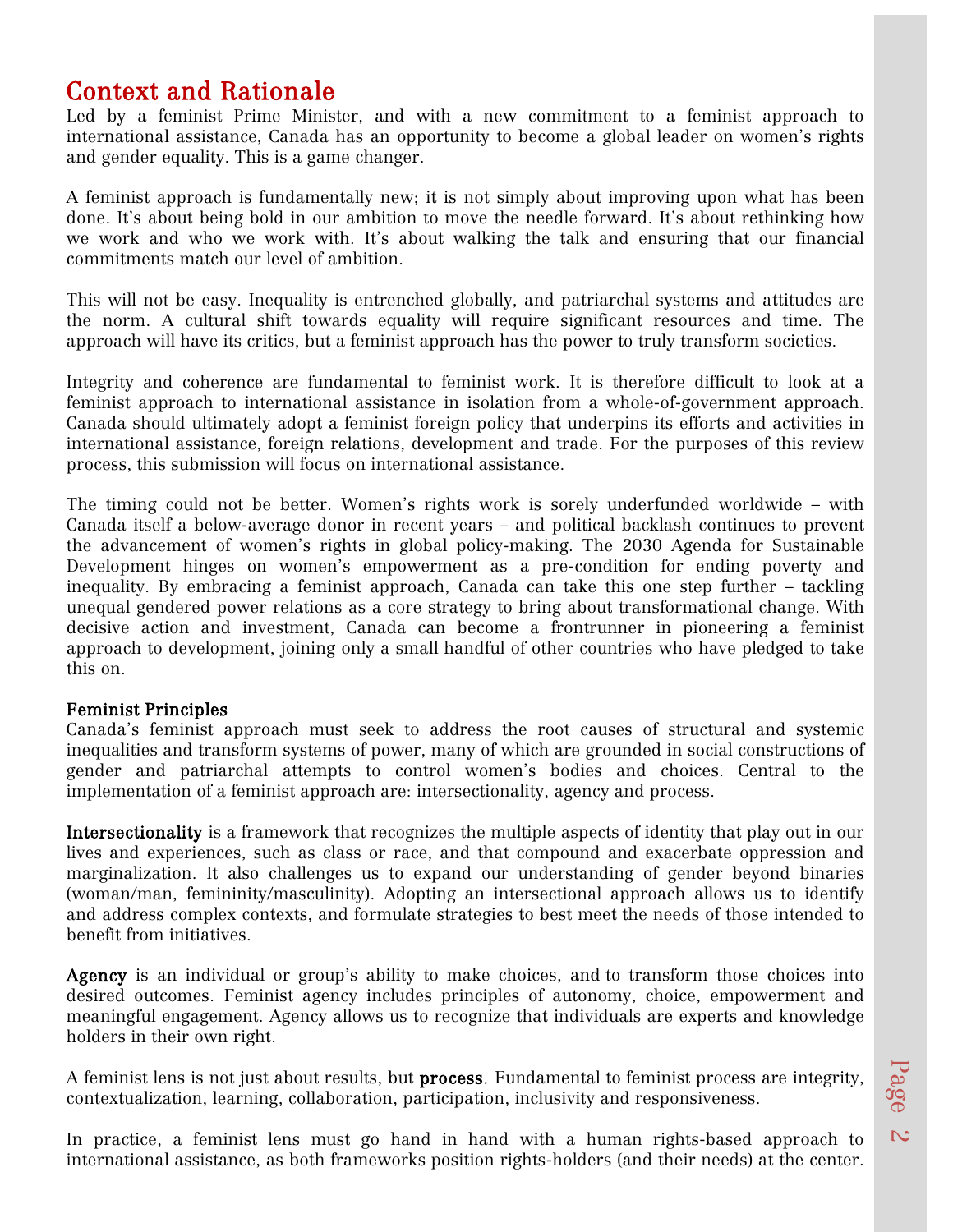This also means shifting from a 'supply' driven approach which prioritizes service delivery, to a 'demand' driven approach that positions individuals' needs and realities at the center of all initiatives. Ultimately, a feminist approach must challenge systemic inequality, unjust power systems, discriminatory laws, policies and programmes – at local, national, regional and global levels.

*For an illustrative example of feminist programming please see Annex 1 on page 7.*

## A Standalone Pillar on Women's Rights and Gender Equality A focus on the "health and rights of women and children", as currently articulated in the

International Assistance Review discussion paper, is too broad to allow either "rights" or "health" the prominence they deserve. Conflating these two themes also preserves an outmoded social welfare approach to women's rights that is counter to a feminist approach.

Experts worldwide agree that the most effective way to achieve gender equality is through a twintrack approach, combining dedicated resources with a robust system for mainstreaming across all sectors. Mainstreaming efforts are also far more likely to succeed if complemented by the leadership, resources, commitment and expertise that a standalone pillar brings. Feminist international assistance must include an explicit commitment to resourcing women's rights and gender equality. This approach is most likely to foster the political commitment, necessary internal buy-in, accountability, and resources to create sustainable and effective action.

Throughout the negotiation of the post-2015 agenda, women's rights organizations clearly articulated that a standalone pillar should focus on the structural determinants of gender-based inequality that impede women's empowerment, agency, and the full realization of their rights. Canada can demonstrate leadership by addressing global thematic and funding gaps for women's rights and gender equality, and ensuring that this pillar focuses on the structural drivers of inequality. Areas of focus of this pillar should include:

- Creating the systems and environment which promote women's agency in public and private spheres;
- Addressing the pandemic of violence against women by looking holistically at gender discrimination in all its forms, including social norms, laws, policies and institutions;
- Supporting advocacy, internationally and here in Canada, to hold governments accountable and to benefit from the expertise of civil society;
- Investing in expanding women and girls' capabilities, resources, and opportunities; and
- Building national capacities to advance women's rights through gender-responsive public services and budgeting support to local civil society (especially women's organizations) and increased capacity to collect sex-disaggregated data.

A standalone pillar for women's rights and gender equality must be as well-resourced as other priority pillars in order to translate commitment into action. Options for funding mechanisms within this pillar are further explored in the Feminist Funding section.

Feminist Mainstreaming<br>GAC's Gender Equality Action Plan Reports for 2010-2014 stressed the need for both targeted interventions (standalone pillar) as well as mainstreaming. However, the department's approach to gender equality integration has had mediocre results at best.[2](#page-3-0)

 $\overline{\phantom{a}}$ 

<span id="page-3-0"></span><sup>2</sup> Evaluation of CIDA's Implementation of its Policy on Gender Equality, Executive Report. April 2, 2008. <http://www.oecd.org/derec/canada/42174775.pdf>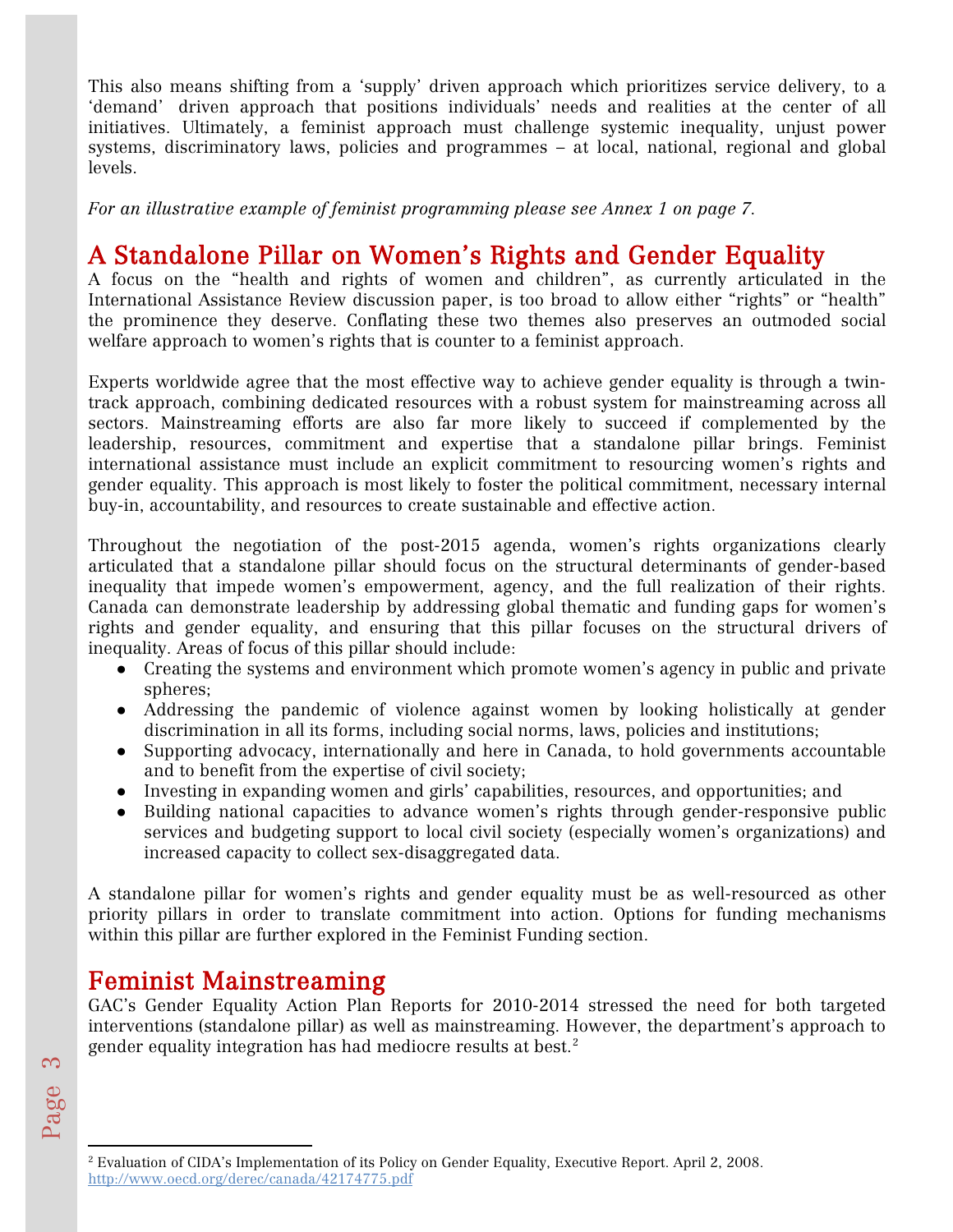Feminist mainstreaming is an important strategy to increase targeted programming for transformative change, and to address root causes of gender inequality through an intersectional power analysis. Measures to ensure the success of mainstreaming include:

- Ensuring that all international development and humanitarian programming has at least one well-resourced intermediate level outcome that specifically addresses structural gender inequalities;
- Focusing on the transformational aspect of mainstreaming rather than simply the integration of basic gender equality indicators such as percentages of female participants;
- Developing and empowering complex gender equality expertise in all thematic areas at GAC and creating space for dialogue and learning with civil society and partners; and
- Learning from past experiences through research and programming. One mechanism to achieve this is through unsolicited proposals, which enable partners and beneficiaries to build programs based on experience. Another mechanism is core (institutional) funding.

**Feminist Implementation**<br>Equally important as Canada's new policy framework for international assistance is the manner in which it is implemented. As outlined above, process is critical to a feminist approach. A feminist lens calls for an investment in leadership and learning within GAC and beyond, and calls for a new approach to monitoring and measuring results.

#### ● Invest in leadership

Structural changes are slow and require champions on all levels. Leadership within GAC is required at the highest levels to ensure that a feminist approach to international assistance is fully understood, owned and integrated. This will require capacity building, mentoring and rewarding feminist leadership and empowering feminists within GAC.

#### ● Facilitate learning

While feminism is not new, it is often misunderstood. There is a need to invest in building capacity and raising awareness amongst the Canadian public, GAC staff, and GAC partners (Canadian NGOs, recipient countries and multilateral platforms.) A feminist approach opens the door to a more serious consideration of how to operationalize the "universality" of the 2030 Agenda through areas in which Canada can teach (for example, a strong legal framework that promotes gender equality) and areas in which we can learn (for example, Indigenous women's rights.) Feminist work requires prioritizing knowledge-building, opportunities to learn from experience, and mutual learning through exchanges and collaboration.

### ● Create feminist systems for monitoring and measuring results

Both results and value for money can be interpreted in narrow terms, in ways that do not capture the complexity of development or appreciate the challenging and fragile situations in which aid is and should be delivered. A feminist approach to monitoring and measuring results involves innovative mechanisms to monitor and evaluate the implementation of feminist policies, organizational capacity, and commitment. As a first step, GAC should update and revise the 1999 CIDA Gender Policy to reflect the government's feminist approach. Based on this, GAC must develop and publish a Feminist Action Plan with annual published reporting.

*For further detailed recommendations in all three of these areas, please see Annex 2 on Page 8.*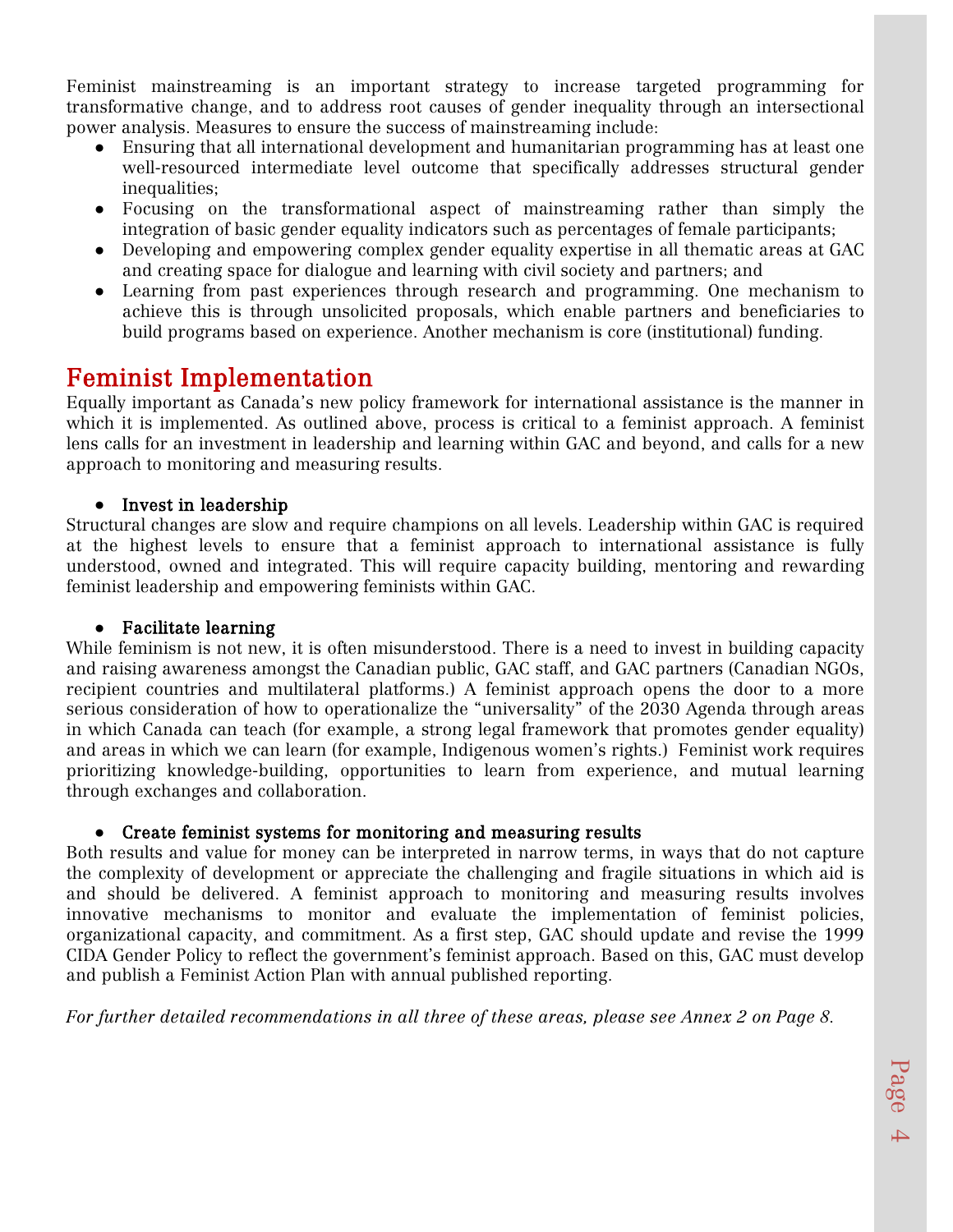Feminist Funding: Innovation<br>Currently, women's organizations receive very little support from governments and donors. It is estimated that autonomous women's organizations and institutions that work to advance gender equality receive less than .4% of all sector allocable Official Development Assistance.[3](#page-5-0) Unfortunately, "investing in women and girls" has not translated into meaningful and sustainable new funding for women's rights organizations themselves, let alone feminist initiatives. Moreover, existing funding mechanisms remain inherently un-feminist, in that they carry onerous administrative and reporting burdens, neglect advocacy and the need for core funding, and encourage short-term, thematically narrow projects.

#### ● Make a bold funding commitment to support women's rights and feminist organizations and movements

Evidence confirms that these organizations and movements are fundamental in catalyzing change towards gender equality.[4](#page-5-1) A core component of a standalone pillar must be a mechanism to fill the funding gap for women's rights organizations and feminist movements. Specifically, Canada should establish a \$100 million (annual) funding mechanism dedicated to supporting feminist and women's rights organizations and movements. This fund could be a bold financing instrument to support work on a variety of structural issues, to build an enabling environment where women and girls can realize their full potential and enjoy the whole spectrum of human rights. This fund should have predictable mechanisms for funding long-term responsive programs which support women to define their own agendas, increase their capacity to work on issues that they themselves have prioritized, strengthen their organizations, and build movements for social change. Core, flexible, and multi-year funding should be a priority.

#### ● Become a global frontrunner on funding for women's rights and gender equality

To show real leadership, Canada should move from the middle of the pack of OECD countries in terms of funding for women's rights and gender equality  $(2\%$  in  $2014)^5$  to placing itself among the frontrunners. A bold commitment to funding for women's rights and gender equality, with a clear timeline for achieving funding targets is necessary to reinforce Canada's stated commitment to a feminist approach. Canada must ensure that 20 percent of all aid investments have as their principal focus advancing women's rights, women's empowerment and gender equality.

#### ● Improve existing funding systems to foster a strong feminist civil society in Canada

Funding for feminist programming from GAC used to be easier than it is now. This backsliding must be reversed. There are a number of key simple changes which can be made to remove barriers for partners with the capacity to conduct feminist initiatives. Many of these are related to the new 'Authorized Programming Process' and the Calls for Proposals approach. These prioritize GAC-defined programming over programming designed and led by local communities, which respond to local contexts at the appropriate moments. By closing down all communication prior to project approval, this process also eliminates any opportunity for collaboration or mutual learning between GAC and partners. The combination of limited-scope calls for proposals, the limited scope of Partnership Branch programming and increased cost-share requirements lead to a difficult dynamic for feminist programming and prudent financial management. This system only works for very large partners or those with a "family" of offices where programming is shared between multiple bases. Creating long-term, predictable and responsive funding mechanisms would ultimately facilitate the fostering of a strong feminist civil society in Canada.

l

<span id="page-5-1"></span><span id="page-5-0"></span>Page  $\mathfrak{c}$ 

<sup>&</sup>lt;sup>3</sup> Based on the March 2016 report [http://www.oecd.org/dac/gender-development/Aid-in-support-of-gender-equality-and](https://www.google.com/url?q=http://www.oecd.org/dac/gender-development/Aid-in-support-of-gender-equality-and-womens-empowerment.pdf&sa=D&ust=1469053057416000&usg=AFQjCNFIWzalntDRbWzZcrzGOdDZ06WjJA)[womens-empowerment.pdf](https://www.google.com/url?q=http://www.oecd.org/dac/gender-development/Aid-in-support-of-gender-equality-and-womens-empowerment.pdf&sa=D&ust=1469053057416000&usg=AFQjCNFIWzalntDRbWzZcrzGOdDZ06WjJA)

<span id="page-5-2"></span><sup>4</sup> A global study conducted over four decades across 70 countries revealed that the mobilization of feminist movements is the most important factor in making progress towards ending violence against women at the national level. Reference: Htun, Mala and Lauren Weldon (2012). "The Civic Origins of Progressive Policy Change: Combating Violence against Women in Global Perspective, 1975–2005." American Political Science Review, Vol. 106, No. 3 August 2012 5Canadian Statistical Reports on International Assistance, as compiled by CCIC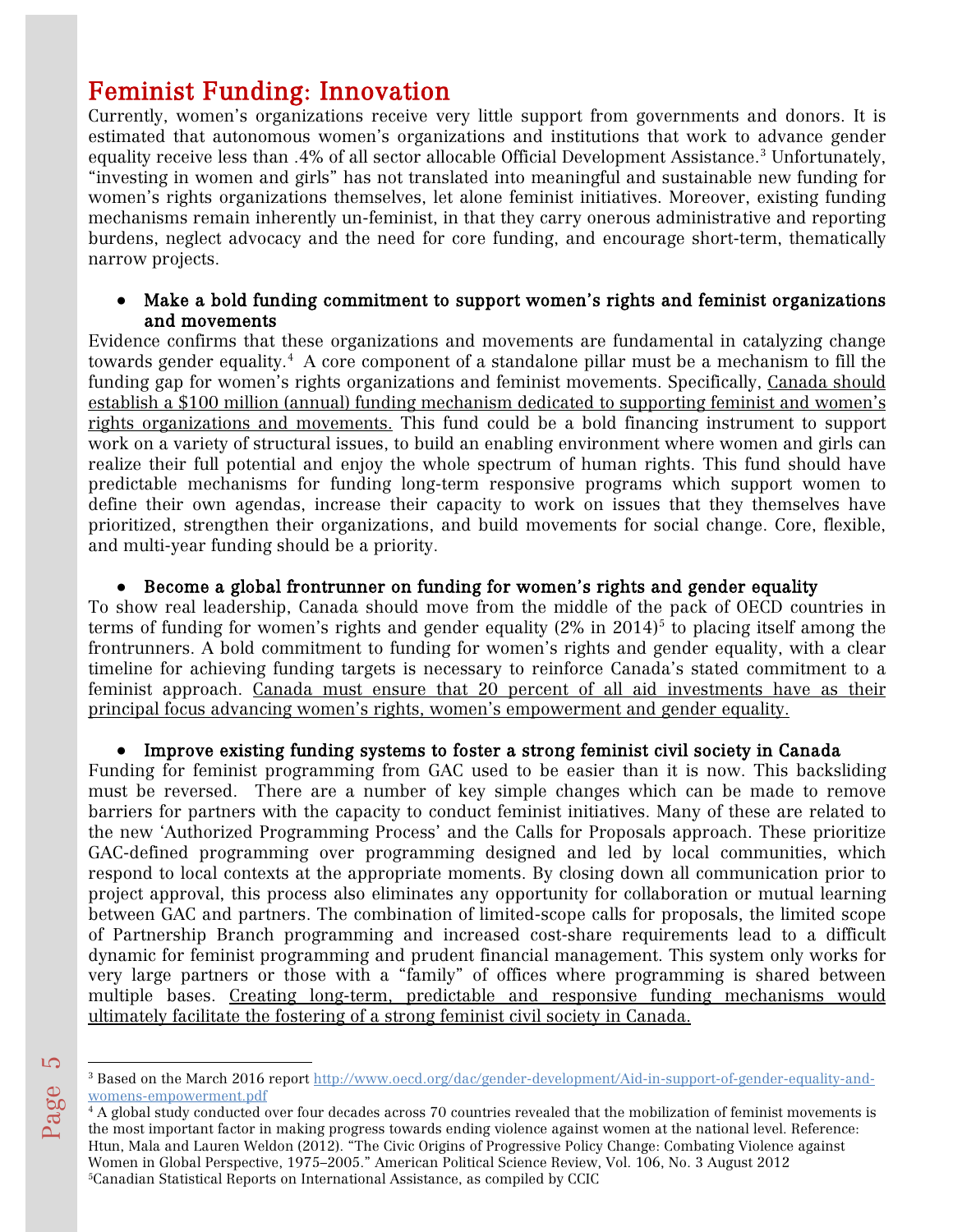Political Opportunities<br>To position itself as a leader on bringing a feminist approach to all international assistance, Canada must actively set the tone during global moments and within multilateral fora. Examples include:

### ● Global Fund Replenishment Conference, September 2016

As the host country, Canada should ensure that the inequality and discrimination that puts women and girls at increased risk for infectious diseases is front and center at the conference. For example, it could push for greater focus on sexual and reproductive health and rights, from a rights-based perspective, and encourage other donor governments to do the same.

### ● UN Summit on Refugees and Migrants, September 2016

Canada should consult women's rights organizations ahead of the Summit to make sure their priorities make it onto the formal agenda, and insist that the specific obstacles faced by refugee women and girls – including sexual violence, access to sexual and reproductive health services, and forced marriage – are at the heart of those discussions. Canada can showcase a gender in emergencies approach, and announce a commitment to funding women's rights organizations in fragile states and in conflict and humanitarian settings. Canada can also promote robust action by other UN Member States, and strengthen the capacity of partner governments to address gender equality and gender-based violence in natural disaster risk reduction, resilience, preparedness and response strategies and programs.

#### ● World Economic Forum in Davos, January 2017

Canada can build on the momentum Prime Minister Trudeau created last year when he championed feminism as a means to improve decision-making in politics and business, by organizing a follow up high-level panel on this topic. This panel could focus on issues such as: the importance of having more feminist leaders in politics and business (not just more women leaders), and the structural barriers to women's leadership such as their disproportionate burden of unpaid care and the profound impact of violence against women.

#### ● UN Commission for the Status of Women

Canada must use its seat on the commission to be a strong voice for advancing the rights of women and girls and to champion progressive language on contentious issues such as women, peace and security, and sexual and reproductive health and rights. Canada should commit to, and advocate for, guaranteeing sufficient resources and mandates for institutions guiding and overseeing 2030 Agenda implementation.

### ● G7 Summit in Canada, 2018

Just as Canada carved out a leadership role on maternal, newborn and child health at the 2010 G8 in Muskoka, Canada could make a big splash when it hosts the G7 in 2018 – for example, by announcing a big leap forward in terms of Canada's feminist commitment to funding women's rights.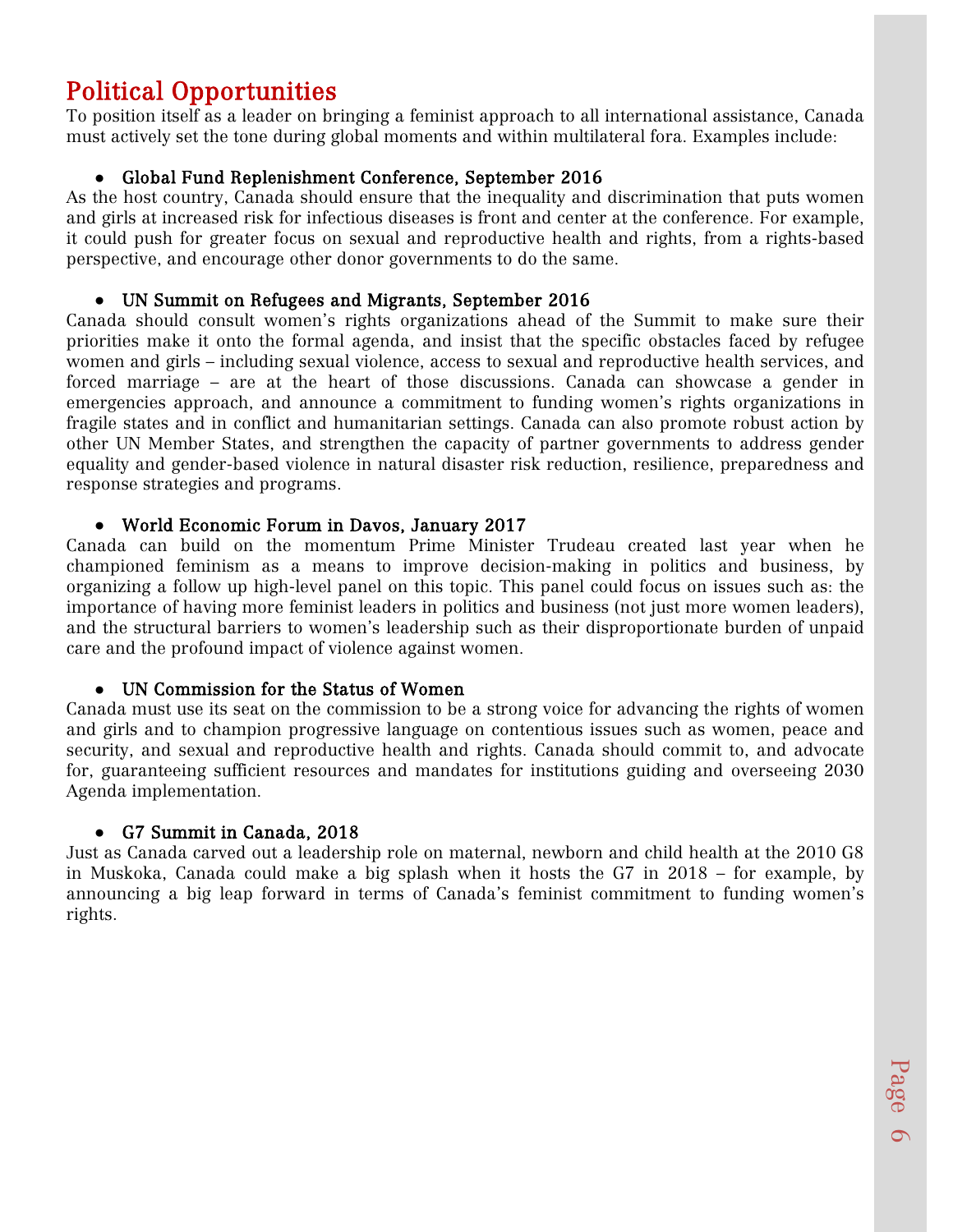## Annex 1: A Comparison of Approaches, Traditional vs Feminist

*This is not an exhaustive list of the multitude of steps involved in programming; it is intended as a simple illustrative example.*

### Traditional Approach to International Development: Family Planning

Page

 $\blacktriangleright$ 

Feminist Approach to International Development: Family Planning

| Program<br>Concept<br>Development proposal, | GAC identifies country/ies and<br>sector and issues a call for<br>defining<br>the<br>parameters for the timeframe,<br>budget, ultimate outcome and a<br><sub>of</sub><br>selection<br>intermediate<br>to be<br>outcomes<br>used in<br>a a<br>program. Questions regarding<br>submission<br>the<br>process<br>are<br>permitted through a public portal<br>specified deadline.<br>by a<br>A<br>deadline for applications is set<br>for within three months. Final<br>approval may be anywhere from<br>six to eighteen months | Local people identify problems with access<br>to family planning. Together with local civil<br>society and a Canadian NGO, they discuss<br>the root causes of the problems and<br>potential solutions. The NGO meets with<br>GAC to assess interest expertise and the<br>extent to which the initiative will address<br>power and structural barriers to gender<br>equality. The NGO secures some small seed<br>funding from GAC to explore the idea.<br>Together the local groups and the NGO<br>develop an idea and then a concept note.<br>The Canadian NGO meets with staff at GAC<br>to discuss the note and ideas for a proposal.<br>The NGO develops a proposal based on all<br>of these discussions and submits it to GAC.<br>The proposal is adjusted a little with GAC<br>input and then approved within three<br>months.                                                                                                                                           |
|---------------------------------------------|----------------------------------------------------------------------------------------------------------------------------------------------------------------------------------------------------------------------------------------------------------------------------------------------------------------------------------------------------------------------------------------------------------------------------------------------------------------------------------------------------------------------------|-------------------------------------------------------------------------------------------------------------------------------------------------------------------------------------------------------------------------------------------------------------------------------------------------------------------------------------------------------------------------------------------------------------------------------------------------------------------------------------------------------------------------------------------------------------------------------------------------------------------------------------------------------------------------------------------------------------------------------------------------------------------------------------------------------------------------------------------------------------------------------------------------------------------------------------------------------------------------------|
| Program<br>Content                          | A Canadian NGO creates systems<br>for distributing condoms and<br>Depo-Provera to marginalized<br>communities and for mandatory<br>family planning education for all<br>hospital staff.                                                                                                                                                                                                                                                                                                                                    | A Canadian NGO works with local civil<br>society to:<br>Conduct an assessment of barriers to<br>access distribution of contraceptive options<br>and safe abortion care<br>Monthly adolescent and<br>women's<br>exchanges in local languages<br>Support strengthening of sex education<br>curriculum with local school authorities<br>advocacy<br>Develop<br>campaigns<br>to<br>awareness of health rights<br>increase<br>(including contraception and abortion) and<br>to repeal restrictive laws that are barriers to<br>women's agency<br>(i.e. criminalization,<br>parental or spousal consent laws)<br>Develop<br>feminist<br>counselling<br>curriculum for the ministry of public health<br>HR department<br>Facilitate exchanges with regional and<br>Canadian organizations working on sexual<br>and reproductive health and rights<br>Enhance local distribution systems for<br>contraception options, with effective referral<br>pathways for safe abortion services |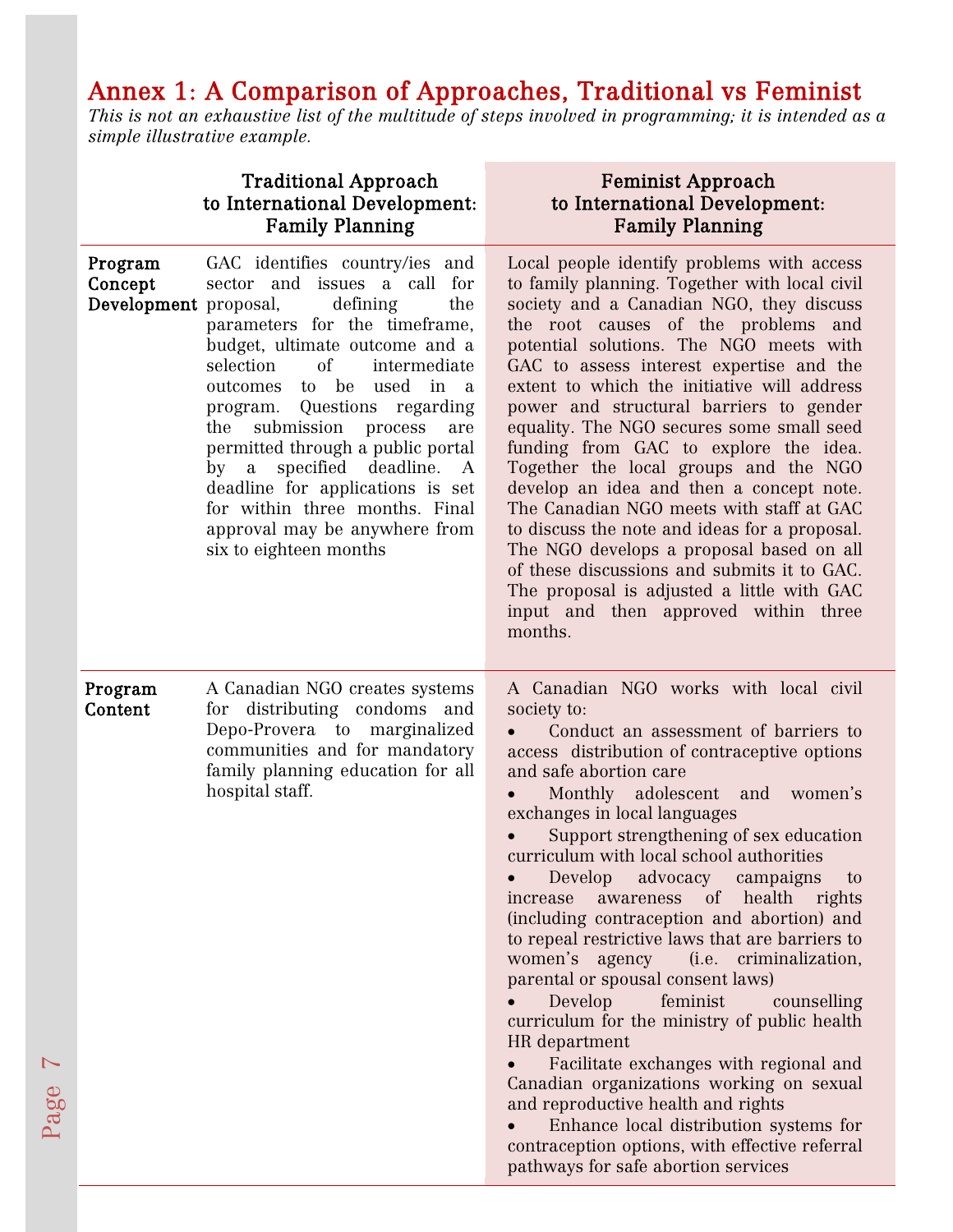| Monitoring<br>and<br>Evaluation | In the project's final year, GAC<br>hires a Canadian evaluator to<br>travel to the area for the first<br>time and evaluate the program.<br>Canadian NGO provides<br>The<br>translation and logistical support.<br>evaluation<br>The<br>report<br>is<br>coordinated with GAC. Once<br>completed the Canadian NGO can<br>issue an official response. | After the first year of programming, GAC<br>and the NGO discuss mechanisms for<br>evaluating which<br>will<br>improve<br>programming. Local civil society identifies<br>areas which might benefit from reflection<br>and external expertise. Together the local<br>organizations, the NGO and GAC embark<br>upon a mutual learning evaluation<br>facilitated by an evaluator with expertise<br>in the local context. |
|---------------------------------|----------------------------------------------------------------------------------------------------------------------------------------------------------------------------------------------------------------------------------------------------------------------------------------------------------------------------------------------------|----------------------------------------------------------------------------------------------------------------------------------------------------------------------------------------------------------------------------------------------------------------------------------------------------------------------------------------------------------------------------------------------------------------------|
| Reporting                       | The Canadian NGO completes the<br>reporting as laid out in the<br>standardized<br>reporting<br><b>GAC</b><br>requirements<br>all<br>for<br>contracts.                                                                                                                                                                                              | Reporting timing is agreed upon so that it<br>works for all three partners (GAC, NGO<br>and local). The local groups report to the<br>Canadian NGO on a regular basis with the<br>same report that they send to all of their<br>donors. The NGO collates information and<br>documents the story of change in a clear<br>and compelling manner to share with GAC<br>and the Canadian public.                          |

## Annex 2: Additional Detailed Implementation Recommendations Invest in Leadership

- Establish a Special Ambassador within GAC tasked with championing a feminist approach to IA; Establish an appropriately resourced advisory council (consisting of Canadian and global
- feminist activists from within and outside of government) that meets regularly to offer guidance, track progress, and evaluate success;
- Reform human resource practices at GAC to prioritize the hiring of new staff with demonstrated experience employing feminist principles;
- Identify key positions within GAC that require strong feminist perspectives and ensure that individuals in those positions possess the skills required to implement a feminist approach; and
- Establish a recognition programme for GAC staff who exemplifies feminist principles and the advancement of gender equality in programming and policy-making.

### Facilitate Learning

- Allocate resources for feminist learning and culture change for GAC staff, partners, missions, and the Canadian public;
- Support public engagement and education within Canada and internationally on the meaning of feminism to demystify the concept and challenge negative connotations which create barriers to implementation;
- Invest in mentoring all GAC staff towards greater support for feminist approach to IA;
- Create a bank of success stories of driving transformational change through feminist approaches;
- Facilitate learning and information exchange opportunities for GAC staff with feminists in the Global South and experts in feminist international assistance, including with like-minded countries;
- Build the capacities of partners to better collect and track feminist indicators;
- Support strengthening of national-level statistics, specifically sex and age disaggregated data, time use data, instances of gender-based violence, endowment of assets and skills, etc.;
- Utilize heads of mission and focal points outside of Ottawa to deploy feminist principles;
- Increase capacity of new and existing feminist and gender equality specialists with policy and programmatic experience across range of sectors throughout the department;